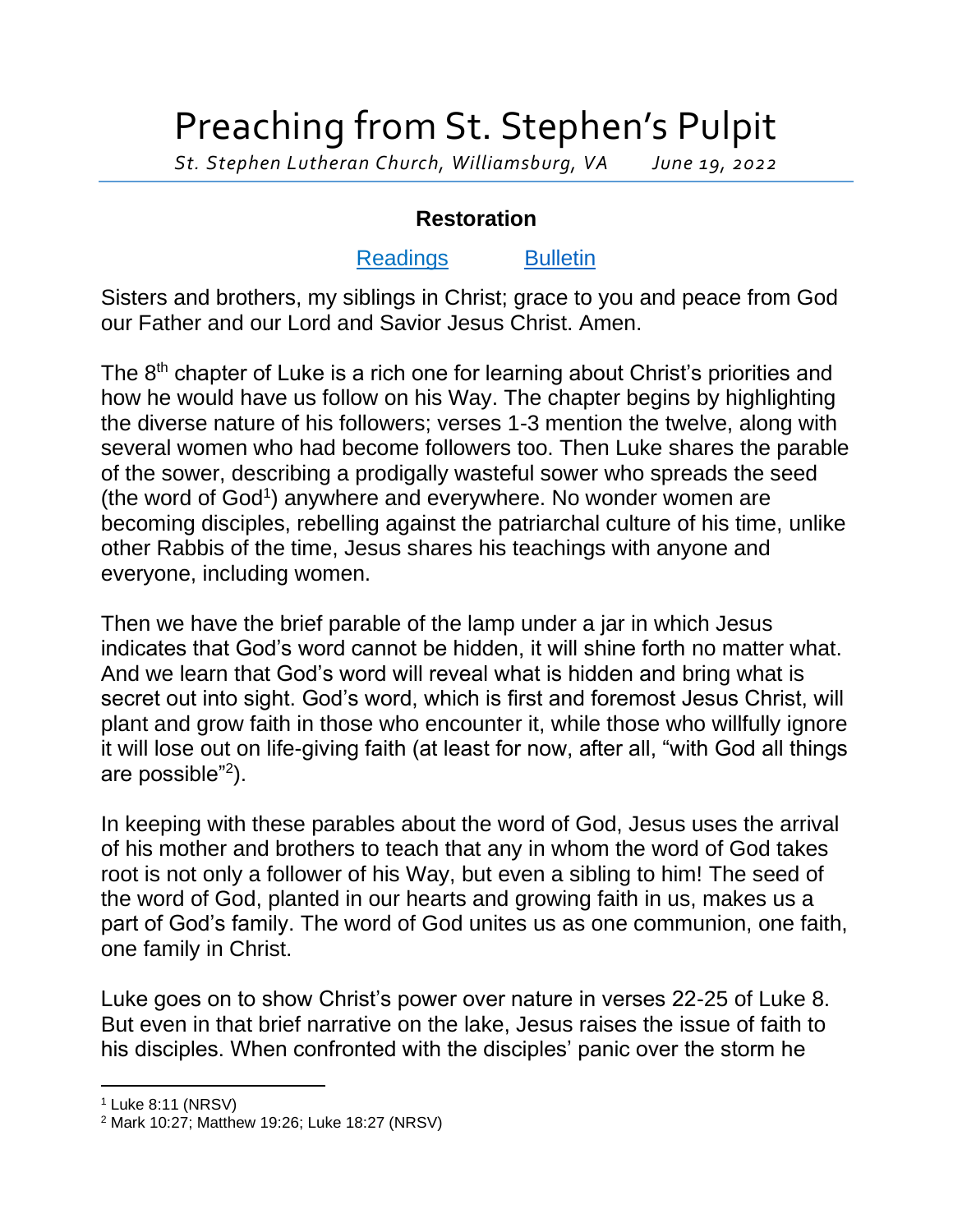asks them where their faith is. These twelve disciples have had the seed of God's word thrown on the soil of their hearts and minds more than most, yet they still have little to no faith. They are still trapped by doubts and fears, not yet understanding what faith means, what the Way of Christ is about.

After all of this talk about the word of God and faith in the first section of Luke 8, we then delve into two different, yet very related encounters between Jesus and people on the outskirts of their communities. We seem to be watching as Jesus sows the seed of the word of God in some truly prodigal ways. Most Rabbis would have avoided the demoniac, Jairus' daughter, and the woman with the issue of blood; but not Jesus, the prodigal sower of God's life-giving, faith-creating, and community-restoring word!

And that is exactly what the word of God is in these encounters. It is certainly all of the things that Jesus has said before these encounters: a light that cannot be hidden, a seed that can take root in people's lives, and a means of entry into God's family. But these encounters show us that it is also a power strong enough to still a wild storm. A love deep enough to drown out a legion of demons. A grace potent enough to welcome and accept the unclean. And a life vigorous enough to raise the dead.

The word of God is ever active, ever at work in us and through us. And its work is the work of Christ, who is the word. And what is this work? It is the work of restoration. Jesus restores people to wholeness, again and again. He restores people's bodies, he restores their minds, he restores their spirits, but perhaps most important of all, he restores people to relationships and community.

In his encounter with the Gerasene demoniac Jesus clearly restores his mind, and in so doing he begins to restore the body as well; healing there will come with time. Restoring his spirit however, that will take longer. And it will take more time because it means restoring relationship and community as well. In Christ, the former demoniac's spirit has it's rest, but he will not get to remain with Jesus. Rather, Jesus gives him a command, a command that will lead to greater restoration and wholeness: "Return to your home, and declare how much God has done for you."<sup>3</sup>

What a difficult task! Return to the community that gave up on you long ago. Return to the community that had likely grown fearful of you. Return to the

<sup>3</sup> Luke 8:39a (NRSV)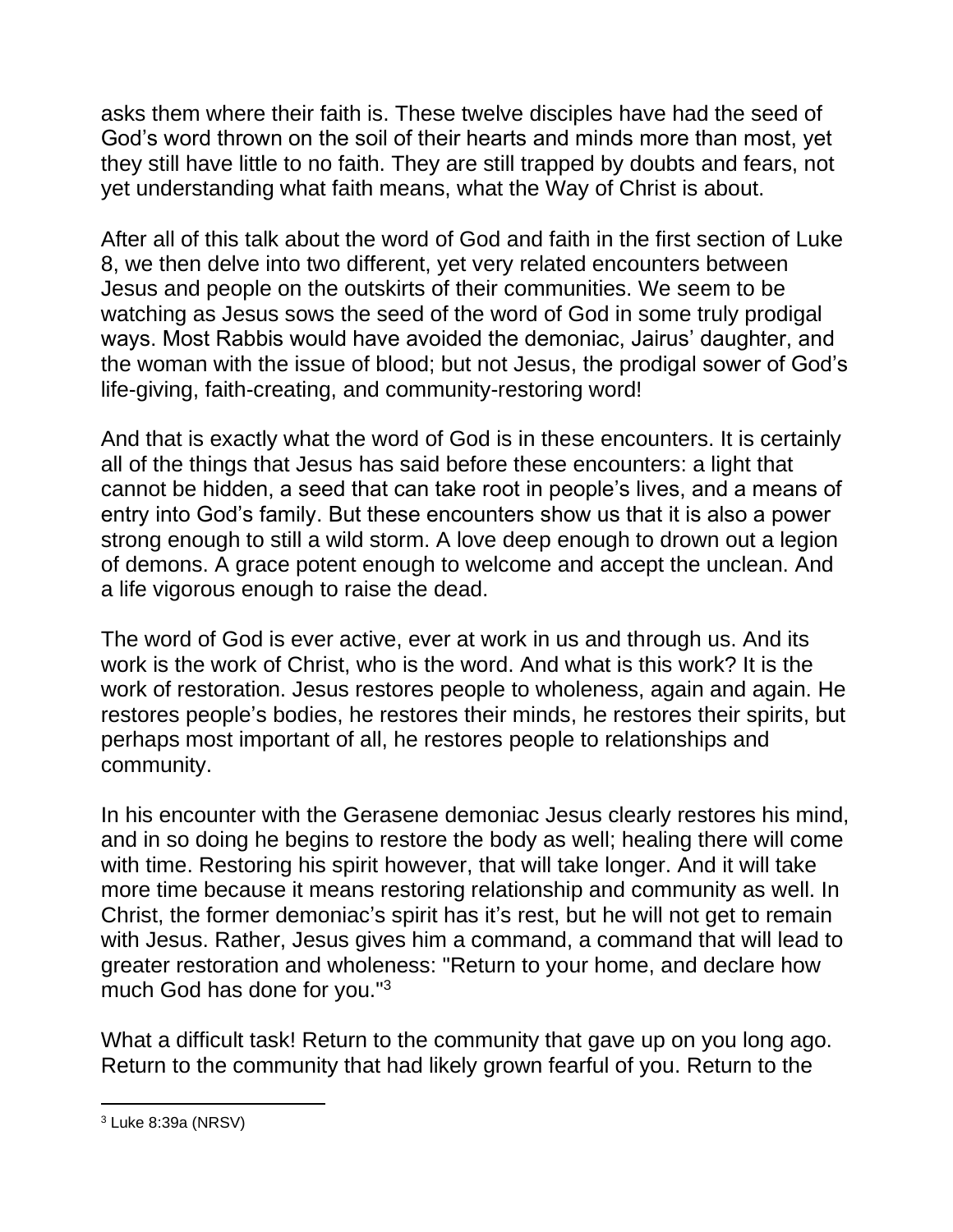community that must have warned its children about you. Return to the community who has been harmed by your actions. Return to the community that now has reason to blame you for its economic woes (after all, your healing caused an entire herd of swine to be drowned).

But that is the task ahead of him. The hard and difficult work of restoration, of reconciliation. Imagine the next days and weeks for this man. Convincing people that he is no longer a threat to them. Seeking forgiveness from those he harmed. Working to forgive those that harmed him. There's likely a mountain of resentment and anger to be overcome. Restoration is **hard** work!

And restoration to wholeness only comes when the forces inside us that impede it are dealt with. The exorcism of Legion was an important first step in this man's restoration. Just as the exorcism of the legion of forces inside each of us is an important first step. What are the forces we need to have exorcised? All those that hinder love of God and love of neighbor. All those forces that create barriers and divisions.

On this Juneteenth, and two days after the commemoration of the Emmanuel Nine, we acknowledge that in the ELCA (one of the whitest denominations in America) we have hard work to do exorcising the forces of racism and white supremacy from ourselves and our systems. More broadly in America we have to confront the forces of racism, homophobia, transphobia, neoimperialism, "Christian" nationalism, patriotic idolatry, and on and on and on. All these beliefs and systems do not lead to wholeness, they hinder and impede attempts to craft authentic community. They are anti-love and therefore anti-Gospel.

Jesus would exorcise these from us, Jesus has exorcised these from us. But we're lousy at seeing that and living it out. Jesus has taught us all that is necessary to be completely rid of this evil, if we're willing to do the work. Jesus freed the demoniac from terrible forces, and then set him on the path to true wholeness and restoration. In Christ we have been freed from the barriers and divisions we have created. After all, as my wife's favorite passage reminded us this morning, "There is no longer Jew or Greek, there is no longer slave or free, there is no longer male and female; for all of you are one in Christ Jesus." 4

<sup>4</sup> Galatians 3:28 (NRSV)